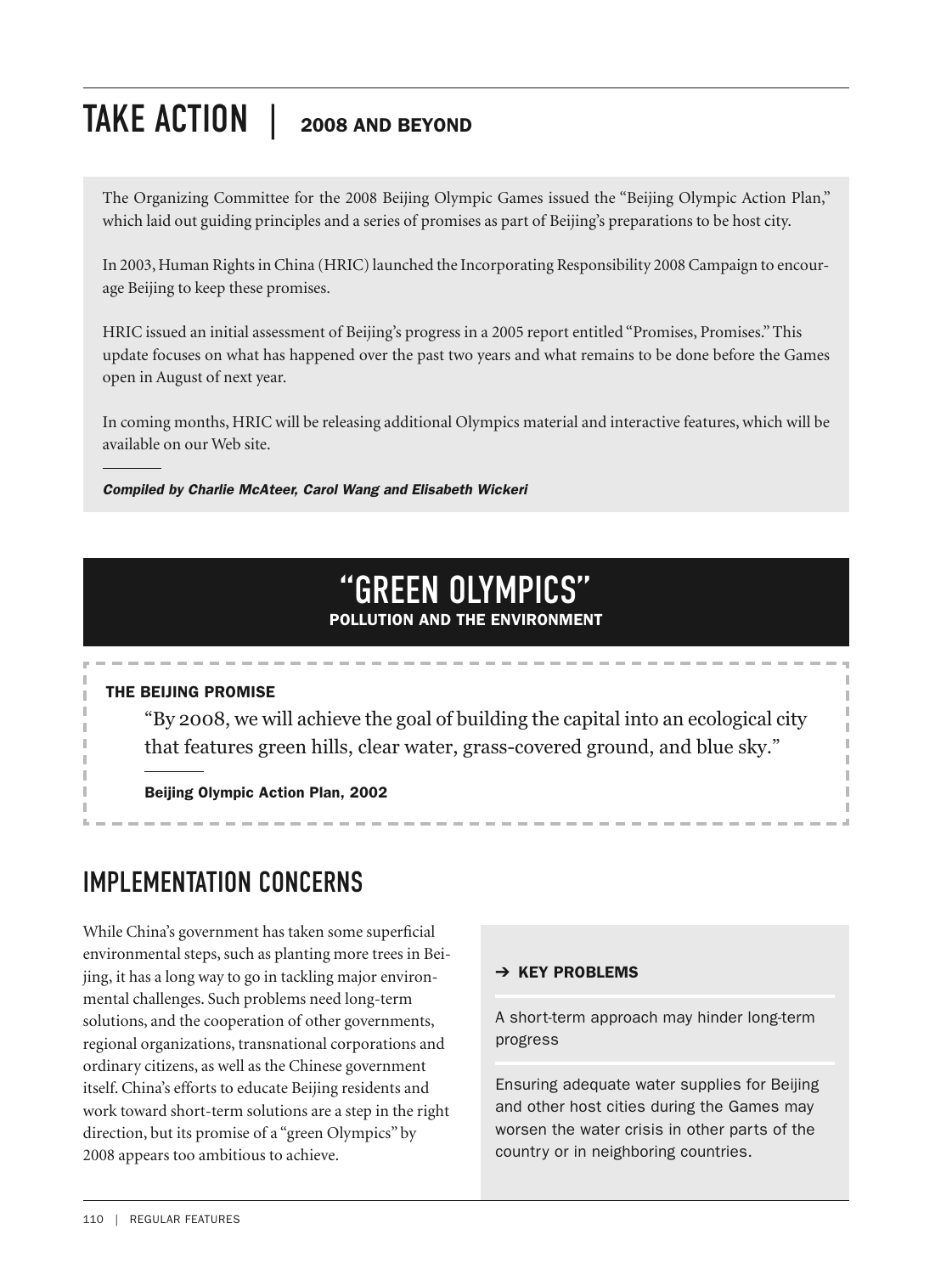### THE REALITY

China's environment is deteriorating on several fronts—air, land and water. Researchers estimate that pollution in China causes more than 300,000 premature deaths every year, <sup>1</sup> and China is home to 17 of the 20 most polluted cities in the world.

Jacques Rogge, president of the International Olympics Committee, has warned that events could be postponed if conditions are unhealthy, and some athletes say they plan to arrive in Beijing as late as possible to minimize their exposure to pollution. Efforts are being made to address some of the problems during the Games but some of these are being viewed skeptically.While there are plans to reduce Beijing traffic flows, for example, Dr. Michal Krzyzanowski of the World Health Organization wonders whether the effect of reducing traffic in the city will be offset by pollution from other parts of China. 2

According to one of China's leading environmental lawyers, only about 10 percent of the country's environmental laws and regulations are actually enforced. <sup>3</sup> But pollution has economic as well as human costs, resulting in losses of an estimated 10 percent of China's GDP. 4

And while the government is trying to improve conditions, it is also silencing voices of protest and thereby eliminating a major catalyst for change—grassroots activists. 5

> **"In a very real and immediate sense, you can look at a dust event you are breathing in China and look at this same dust as it tracks across the Pacific and reaches the United States."9**

> **Jeff Stith, National Center for Atmospheric Research**

#### ➔ **CHINA'S ENVIRONMENTAL PROBLEMS ARE THE WORLD'S ENVIRONMENTAL PROBLEMS**

| Korea<br>Sea of Japan<br><b>USA</b>                                                      | Storms in the Gobi and<br>Taklamakan deserts of<br>western China each year<br>hurl sand across China to<br>Korea and over the Sea of<br>Japan, picking up<br>factory pollutants from<br>China's industrialized<br>coast, and eventually<br>scattering the dust across<br>the western United States.                                                                                                                                             |
|------------------------------------------------------------------------------------------|-------------------------------------------------------------------------------------------------------------------------------------------------------------------------------------------------------------------------------------------------------------------------------------------------------------------------------------------------------------------------------------------------------------------------------------------------|
| <b>Russia</b>                                                                            | A chemical plant blast on<br>November 13, 2005,<br>dumped 100 tons of<br>benzene into Jilin<br>Province's Songhua River,<br>a waterway also used by<br>Russia. The World Wide<br>Fund for Nature said the<br>river faces "ecological<br>catastrophe." Experts say<br>the damage is likely to be<br>long-lasting, and the river<br>could take more than<br>10 years to flush out<br>absorbed pollutants. <sup>6</sup>                            |
| <b>Myanmar</b><br><b>Indonesia</b><br><b>Russia</b><br>Gabon<br><b>Equatorial Guinea</b> | China is the world's largest<br>importer of forest products,<br>with imports-many of<br>them illegal-tripling in<br>less than a decade. Nearly<br>75 percent of the wood<br>used in Chinese furniture<br>and plywood products is<br>imported from Russia,<br>Burma and Indonesia. <sup>7</sup><br>Other source countries<br>include Gabon and<br>Equatorial Guinea, both<br>exporting over 60 percent<br>of their timber to China. <sup>8</sup> |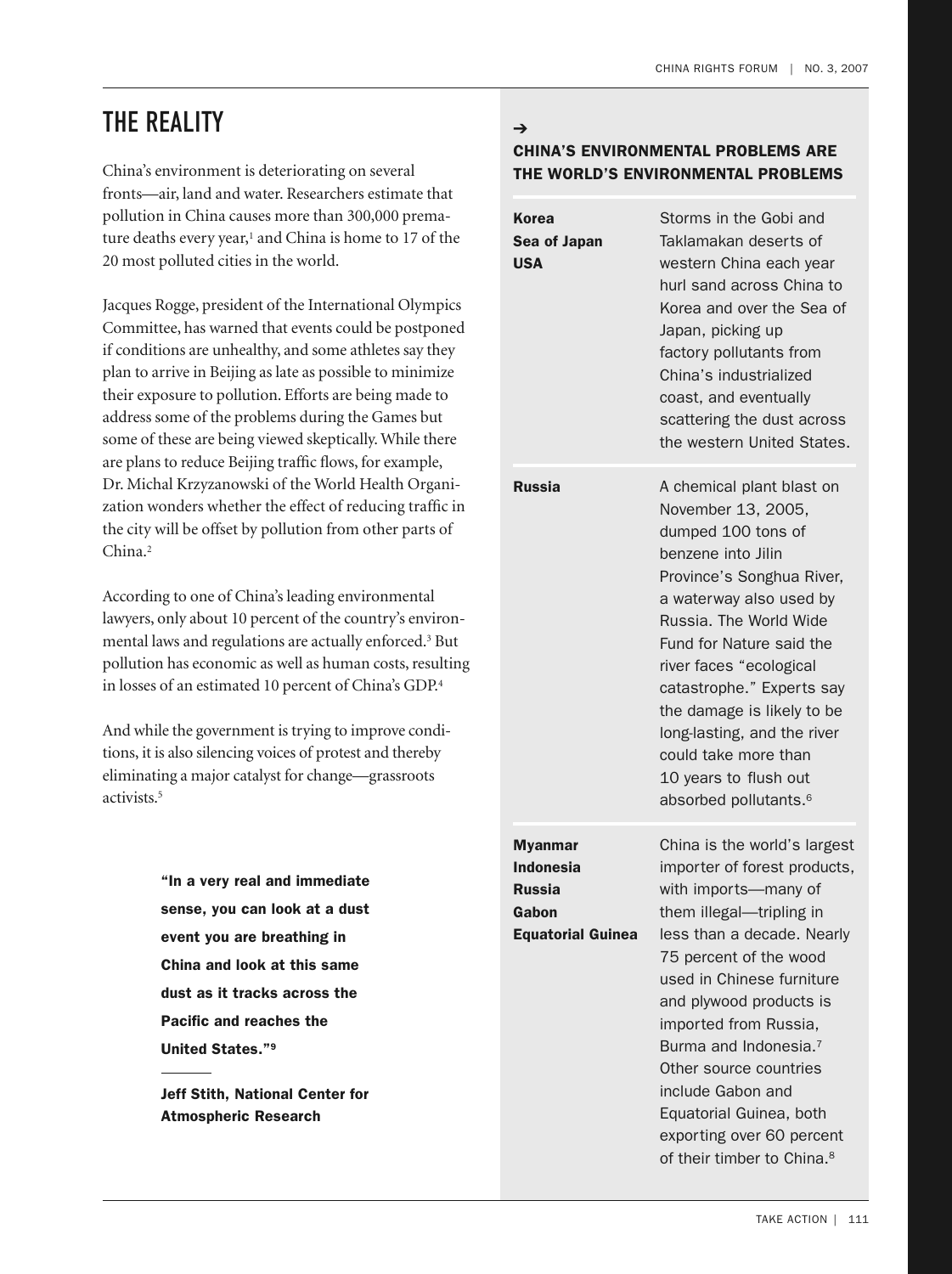# ACTIVISTS AT RISK

#### **WU LIHONG Anticipated release: 2010**

Environmental activist **Wu Lihong** is an avid campaigner against the pollution of Taihu Lake, the third largest lake in China and a major source of drinking water for the border area between Jiangsu and Zhejiang provinces. Although Wu was named by the government as one of the top 10 individuals who "moved China with their service to society," he has been harassed constantly for his activities. He was detained on April 13, 2007, and accused of extorting money from business owners after he reported worsening pollution at Taihu Lake. Wu said he had been paid a commission by a factory owner as part of the sale of a wastewater treatment system to factories, but the court refused to hear evidence on this point. Just prior to his arrest, Wu had been preparing to sue the state over its designation of his home town, Yixing, as a "Model Environmental City." Wu was sentenced in August to three years in prison for fraud and extortion. Wu's wife said that no witnesses were called to testify during his trial, and police statements were not challenged.10 Wu also stated that he was tortured during a five-day interrogation. Zhu Xiaoyan, Wu's lawyer, says he plans to appeal.



For more than a decade, **Sun Xiaodi** has pressed the central authorities to clean up radioactive contamination from the No. 792 Uranium Mine in Gannan Tibetan Autonomous Prefecture, Gansu Province, and to stop illegal mining, allegedly carried out by local officials. For his efforts, Sun Xiaodi was presented with the prestigious Nuclear-Free Future Award in Window Rock, Arizona. Residents of the prefecture where Sun Xiaodi lives suffer an unusually high rate of ailments linked to radioactive contamination, and in November 2006, a medical examination revealed a tumor in Sun's abdominal cavity. In February 2007, with his condition worsening, Sun and his daughter traveled to Beijing, where a specialist recommended surgery costing 120,000 yuan (approximately \$15,000). Friends are currently attempting to raise the funds to pay Sun's medical expenses.11 Sun's harassment has intensified since he won the international award. After Sun and his daughter left for Beijing, his wife was also threatened and harassed by unknown individuals. Sun's family believes they were hired by local officials, who feared that Sun had gone to Beijing to report on abuses at the uranium mine.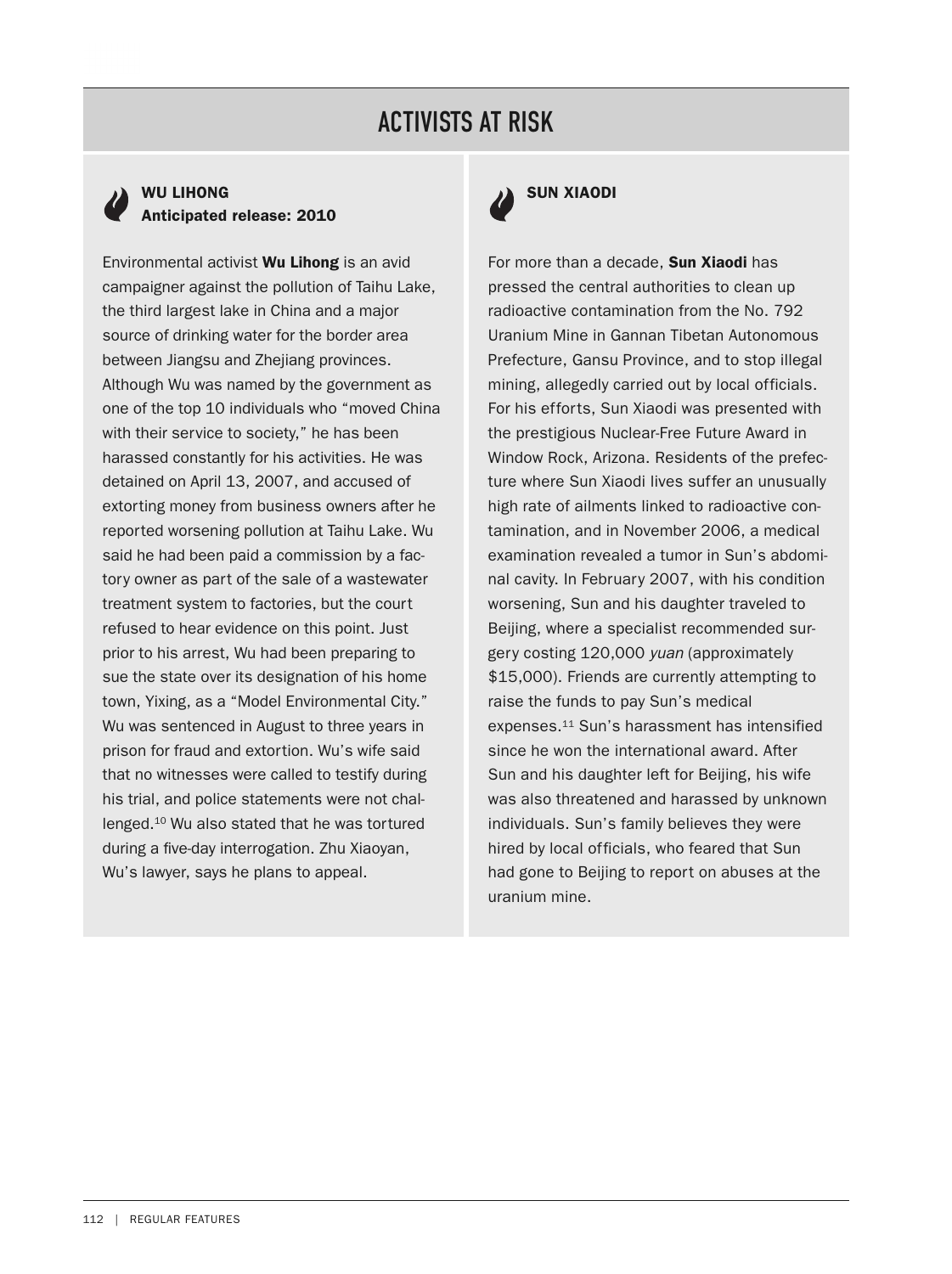### "HIGH-TECH OLYMPICS" **USE OF SECURITY TECHNOLOGY**

#### **THE BEIJING PROMISE**

"We will make all-out efforts to guarantee the security during the Olympic Games on the basis of a sound social order, reliable public transport and fire fighting systems, safe medical and health structures, and well planned supporting measures."<sup>12</sup>

**Beijing Olympic Action Plan, 2002**

## IMPLEMENTATION CONCERNS

China has long been known to use its security network to arbitrarily detain and imprison individuals.While the safety of the Games is crucial, China has made no assurances that sophisticated new security systems won't be used to spy on and repress activists who are exercising their rights to freedom of expression, movement and association.

Beijing's security strategies could lead to the abuse of security systems during the Olympics and afterwards.

#### ➔ **KEY PROBLEMS**

Since there is no independent judiciary, checks on the government's authority are inadequate. This makes it hard to balance the protection of individual rights with the need for public order.

Beijing's security strategies could lead to the abuse of security systems during the Olympics and afterwards.

### THE REALITY

Armed with new security technology acquired for the Olympics,China will have an even greater capacity to monitor and restrict individual rights beyond 2008. Tian Yixiang, the director of the Military Bureau with the Olympics Beijing

Olympic Games Security Work Commanding Center, stated,"The Beijing Olympic Games is still facing complicated security situations, including rampant international terrorism, the 'East Turkistan'terrorist organization and the Falun Gong cult."13 Additionally, it was announced publicly at the China Public Emergencies and Emergency Technology Forum held in May that "Beijing's Olympics Intelligence Center will conduct a background check and risk assessment on all athletes attending the Olympics in Beijing."14

China's Ministry of Public Security has issued the

#### ➔ **CAMERAS, CAMERAS EVERYWHERE**

More than 450 technology projects are currently planned or have already been implemented in preparation for the Olympics security network. The equipment acquired for this network includes barcode scanners, biometric fingerprint cards, hidden cameras and microphones.

(continued on next page)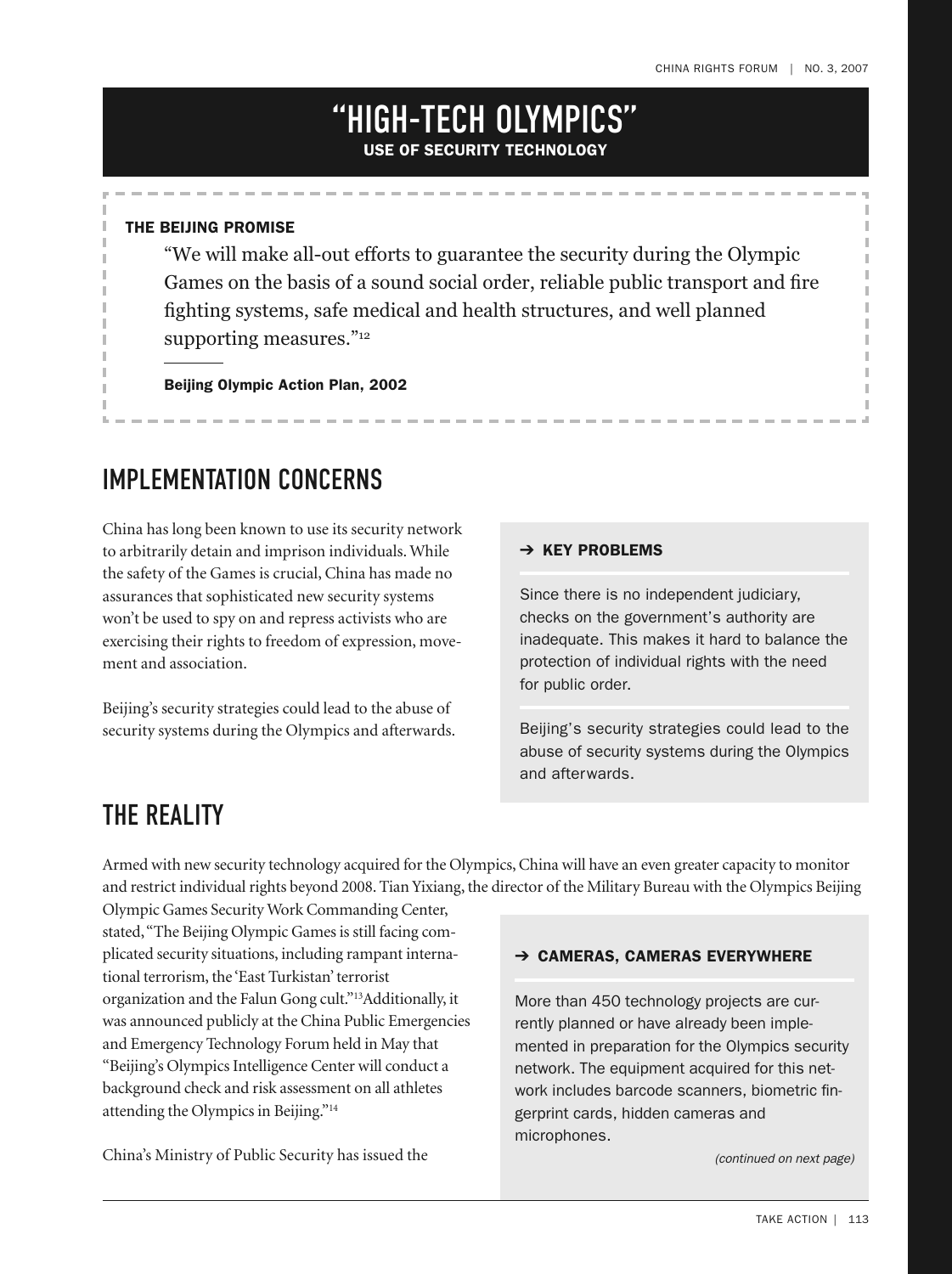"Notification on Carrying Out Stringent Background Investigations on Individuals Applying to Participate in the Olympics and Performing a Pre-Selection," listing 43 categories of "unwanteds"who may be barred from the 2008 Beijing Olympics.15 Vulnerable groups, including ethnic minorities and religious practitioners, may be increasingly at risk of surveillance and repression.

The Olympic organizing committee says it will spend about \$300 million on security. <sup>16</sup> And China's security budget is expected to continue to grow after 2008 at an annual rate of at least 20 percent.17 The country is already the second largest security equipment market in the world, after the United States.

#### ➔ **CAMERAS, CAMERAS EVERYWHERE,** *cont.*

Certain control centers will be capable of monitoring surrounding areas with real-time images that can be quickly transmitted to the municipal public security bureau and all sub-bureaus.18

Face recognition system will be installed in 500 shopping centers by 2008,<sup>19</sup> and "anti-terrorism" cameras will be placed in high-end hotels. In all, a network of 90,000 cameras will be in place to monitor traffic and track individuals. A nationwide database will be in place containing personal information on nearly 96 percent of the country's population.20

## IMPLEMENTATION CONCERNS THE PRICE OF RELIGIOUS PRACTICE

**JIN WEI Anticipated release: 2018**

**LI XIANGDONG Anticipated release: 2017**

**SHU JIANQIU Anticipated release: 2011**

**LI WEI Anticipated release: 2009**

Falun Gong practitioners **Jin Wei, Li Xiangdong, Shu Jianqiu, Li Wei** and **Liu Chunshu** tapped into local television transmissions on January 1, 2002, to broadcast documentaries countering the government's attacks on their religion. All five were sentenced on May 18, 2002, to prison terms ranging from 7 to 16 years. Jin Wei received the harshest sentence as the alleged ringleader, found guilty of "organizing and using a cult to undermine implementation of the law" and sabotaging broadcasting and television facilities.21 Liu Chunshu died as a result of an "illness" while in custody.

#### **TENZIN DELEK RIMPOCHE Life sentence**

**Tenzin Delek Rinpoche,** a lama from Kardze Tibetan Autonomous Prefecture, is a respected leader who worked to provide nomadic Tibetan communities with access to education, health and other social services.22 Officials considered his influence a threat to their control of the region, and regularly monitored and harassed him for over a decade. He was detained on April 7, 2002, and charged with "inciting separatism" and "crimes of terror" in connection with a bombing in Chengdu in April 2001. He was sentenced to death on December 2, 2002. Rinpoche reportedly went on a hunger strike to protest torture in detention and the lack of a fair trial.<sup>23</sup> Despite sustained international protests, and promises from Chinese authorities that he would be given a retrial, his appeal was rejected on January 26, 2003, after a secret retrial. A former monk charged in the same case, Lobsang Dhondup, was executed. On January 26, 2005, Rinpoche's death sentence was commuted to life in prison.<sup>24</sup>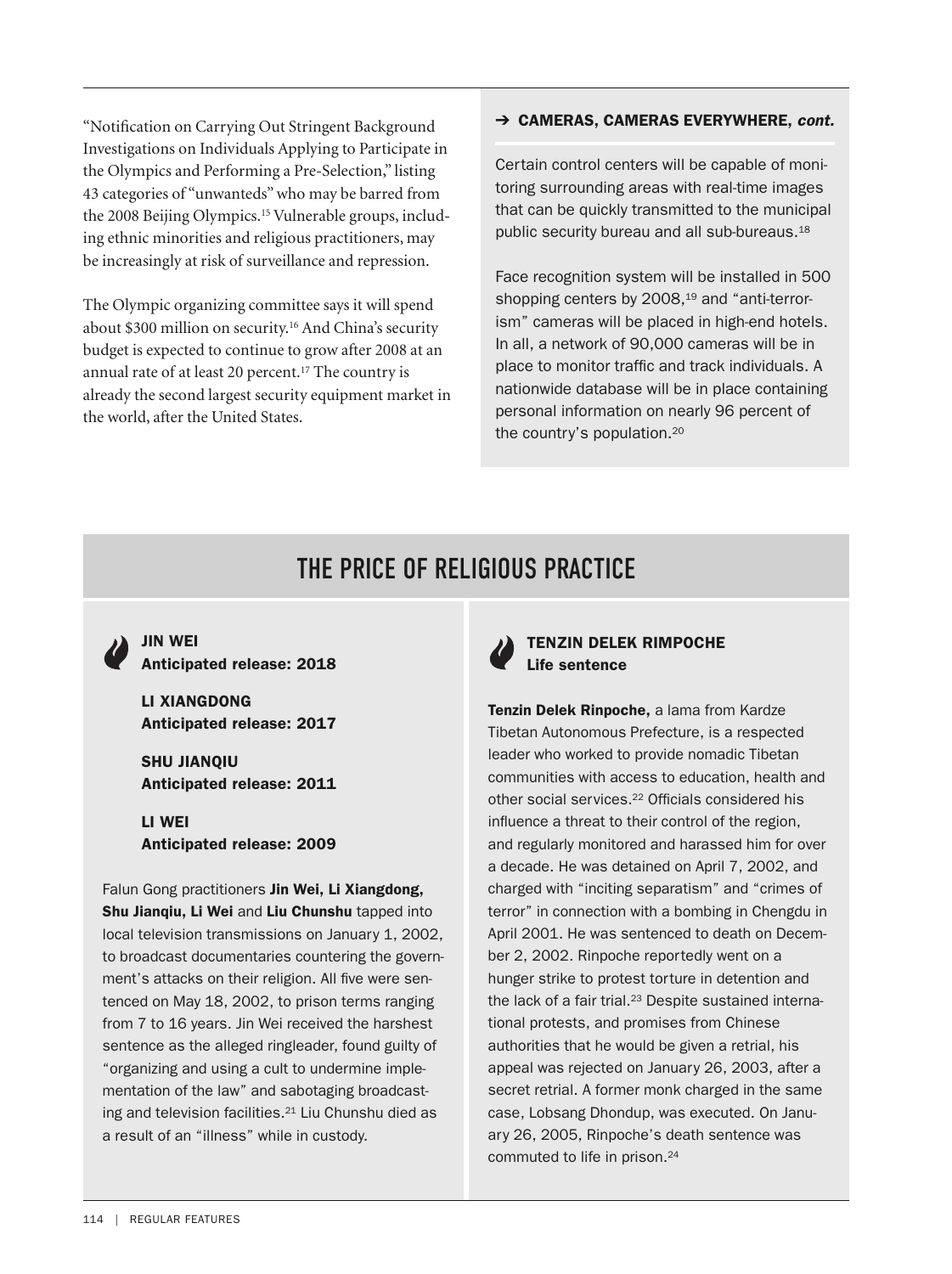# "FREE AND OPEN OLYMPICS"

**FREEDOM OF EXPRESSION AND ACCESS TO INFORMATION • TRANSPARENCY AND CORRUPTION**

#### **THE BEIJING PROMISE**

"In the preparation for the Games, we will be open in every aspect to the rest of the country and the whole world. We will draw on the successful experience of others and follow the international standards and criteria."

**Beijing Olympic Action Plan, 2002**

Wang Wei, secretary general of the Olympic Organizing Committee, promised to give the international media "complete freedom to report when they come to China." But

while China has taken a step in the right direction by loosening restrictions on foreign journalists, an open and transparent Olympics is still only a dream at this point.

### THE REALITY

A recent Foreign Correspondents Club of China (FCCC) survey found that 40 percent of 163 journalists who responded had experienced some form of interference since new Olympics media regulations were put into effect. The situation for domestic journalists is even

#### ➔ **KEY PROBLEMS**

It is unclear whether the new regulations will be applied evenly to all foreign journalists. The freedom to report is not at all guaranteed for domestic journalists. Chinese officials still forcibly shut down peaceful demonstrations.

Corruption continues despite disproportionately harsh punishments for some high-profile offenders.

worse, given that the regulations did not apply to them in the first place.

China has responded to a string of major corruption scandals by cracking down on a few highly visible individuals. Zheng Xiaoyu, former director of the State Food and Drug Administration, was swiftly executed in July after being found guilty of accepting 6.49 million *yuan* (\$832,000) in bribes. Last summer, the vice-mayor of Beijing,responsi-

#### ➔ **CHINA'S RECORD ON PRESS FREEDOM**

China ranked 177th out of 194 countries in Freedom House's 2006 Global Press Freedom ratings. It was classified as **"not free."**<sup>25</sup>

China ranked **163rd out of 168** countries in the fifth annual Worldwide Press Freedom Index prepared by Reporters Without Borders, dropping from 159 in 2005.<sup>26</sup>

The Committee to Protect Journalists identified China as the **world's leading jailer of journalists** for the eighth consecutive year, with 31 journalists imprisoned in 2006.<sup>27</sup>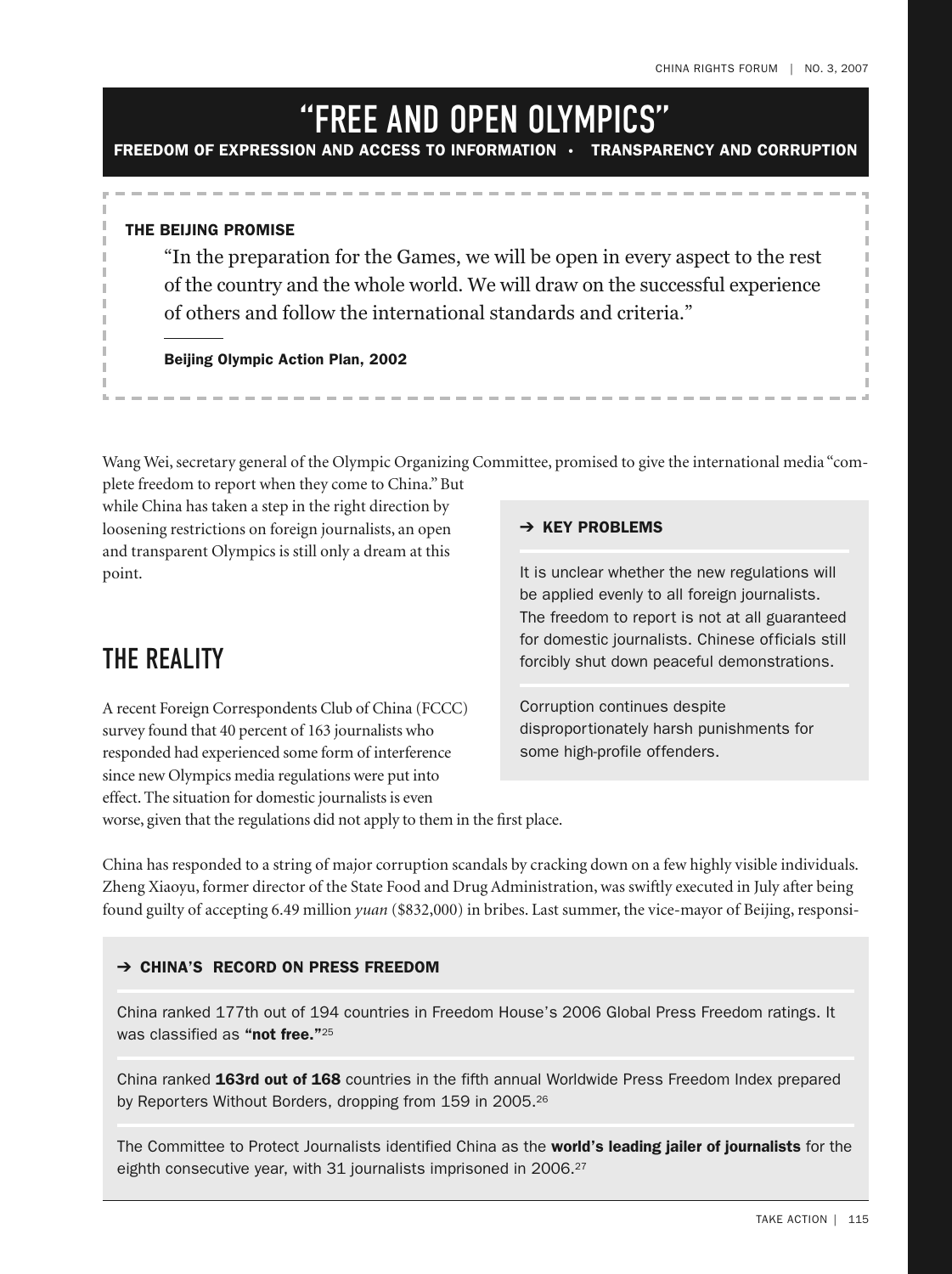#### ➔ **SOME OLYMPIC FIGURES <sup>29</sup>**

| Over 224 million | Profits, in US dollars, estimated by the International Olympic Committee from the<br>Beijing Games. Beijing officials suggest that profits will amount to only \$16 million. <sup>30</sup> |
|------------------|--------------------------------------------------------------------------------------------------------------------------------------------------------------------------------------------|
| 300 million      | Estimated proceeds from the sale of <i>fuwa</i> , the official Beijing mascot. <sup>31</sup>                                                                                               |
| 65 million       | What a sponsor in The Olympic Partner Programme (TOP) must pay. <sup>32</sup> This is<br>\$25 million higher than what TOP sponsors paid for the Sydney Games in 2000. <sup>33</sup>       |
| 54               | The number of official sponsors who have signed on for the Games. <sup>34</sup>                                                                                                            |
| 5 billion        | The amount expected to be spent on advertisements and television sponsorships<br>even before the events begin. <sup>35</sup>                                                               |
| 40 billion       | What Beijing has spent on Olympics preparations. <sup>36</sup>                                                                                                                             |
| 4 billion        | The expected audience for the Beijing Olympics—one billion more than the Athens<br>Olympics in 2004. <sup>37</sup>                                                                         |

ble for Olympics projects, was removed from office after he was found to have built himself a private palace from the proceeds of kickbacks.28 The Games preparations have been plagued by corruption, forced relocations and a lack of transparency and independent monitoring mechanisms.

# THE PERSONAL COST OF REPORTING AND WRITING

#### **GAO QINRONG Released in 2006**

A former journalist for Xinhua News Agency, **Gao Qinrong** in 1998 reported the involvement of high-level officials in a bogus irrigation scheme in Yunchung, Shanxi Province, during a severe drought. Blamed for the ensuing media scandal, Gao was detained on December 4, 1998, and sentenced to 13 years' imprisonment on charges of bribery, embezzlement and organized prostitution.<sup>38</sup> After his wife, Duan Maoying, made high-profile appeals to the international community, the Supreme People's Court reopened the case. Gao's release in 2006 after eight years in prison was widely publicized, but the authorities quickly ordered the story removed from print and Internet pages.<sup>39</sup>



**NURMEMET YASIN Anticipated release: 2014**

Uyghur writer **Nurmemet Yasin** is known for his many poems, essays, and short stories.40 On November 29, 2004, Yasin, who is 33 and married, with two children, was arrested for his short story, "Wild Pigeon," which Chinese authorities said incited "Uyghur separatism." His personal computer, which contained more than 1,600 poems, short stories and an uncompleted novel, was also seized.<sup>41</sup> Following a closed trial in February 2005, Yasin was sentenced to 10 years in prison. His appeal was denied. On May 19, 2005, he was transferred to Urumgi No. 1 Prison, and has not been permitted any visitors. Unconfirmed reports in August 2007 state that Yasin was tortured to death in prison.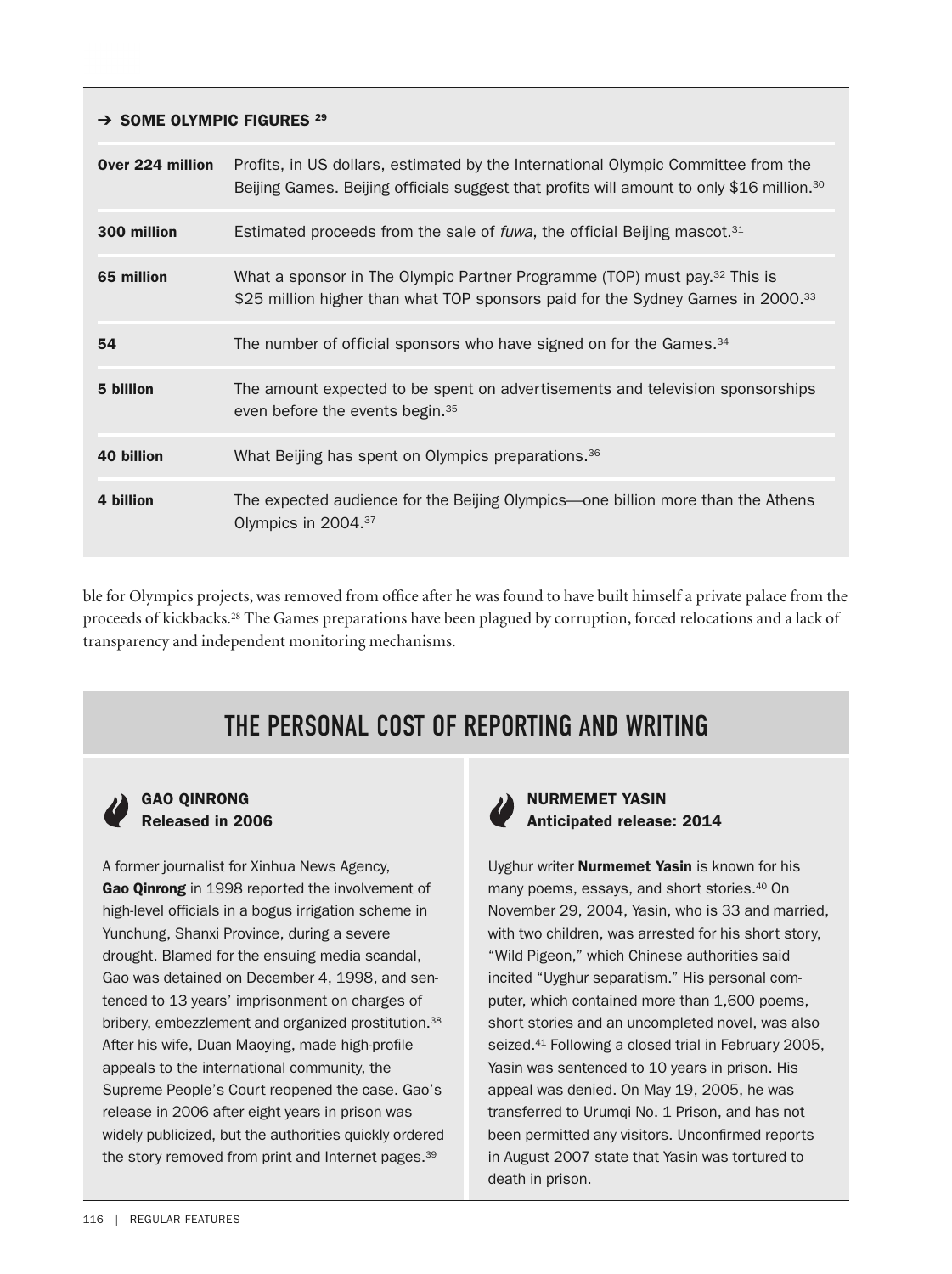## "PEOPLE'S OLYMPICS" **ECONOMIC AND SOCIAL DEVELOPMENT**

#### **THE BEIJING PROMISE**

"The Olympic Games will give an impetus to economic development and urban construction and management, and bring about increasing benefits for the people. We will make the preparations for the Olympic Games a process of substantially improving the people's living standard, both materially and culturally."

**Beijing Olympic Action Plan, 2002**

## IMPLEMENTATION CONCERNS

Although the Chinese government has spent large amounts on economic development in Beijing, not all have benefited equally. Some vulnerable groups are experiencing forcible evictions and crackdowns on their homes rather than the fruits of development.

### THE REALITY

**Inequality has widened** in recent years, with a growing income disparity between rural and urban residents. The incomes of rural residents are less than a third of those of their urban counterparts. Taking account of the disparity in health care services and access to other social benefits, the gap is actually even greater. 42

With overpopulation already straining Beijing's resources and environment, the city's 5.1 million **migrants** have been feeling some heat. Although they have been instrumental in providing labor for the construction of Olympic sites, they have been subject to evictions and other tactics aimed at keeping them out

#### ➔ **KEY PROBLEMS**

Government spending priorities have widened the **gap between urban and rural** areas.

**Migrants**, who have been crucial in building Olympic sites, will be left jobless when the Games are over.

#### **The Olympic preparations have trampled on workers' rights.**

**Ethnic minorities** in border regions remain vulnerable to repression, even as the government points to their cultures as symbols of a "diverse but happy" state.

**Demolition** planned for the construction of Beijing Olympic facilities disregards cultural heritage sites and people made homeless by the building boom.

of the cities included in the "Olympics clean-up" campaign. The Ministry of Public Security has demanded that all Chinese cities set up systems by the end of 2009 to more easily track migrants.

In June of this year, PlayFair 2008 reported that four Chinese factories contracted to produce Olympic souvenirs were **violating labor laws.** After investigations, the Organizing Committee terminated its contract with Lekit Sta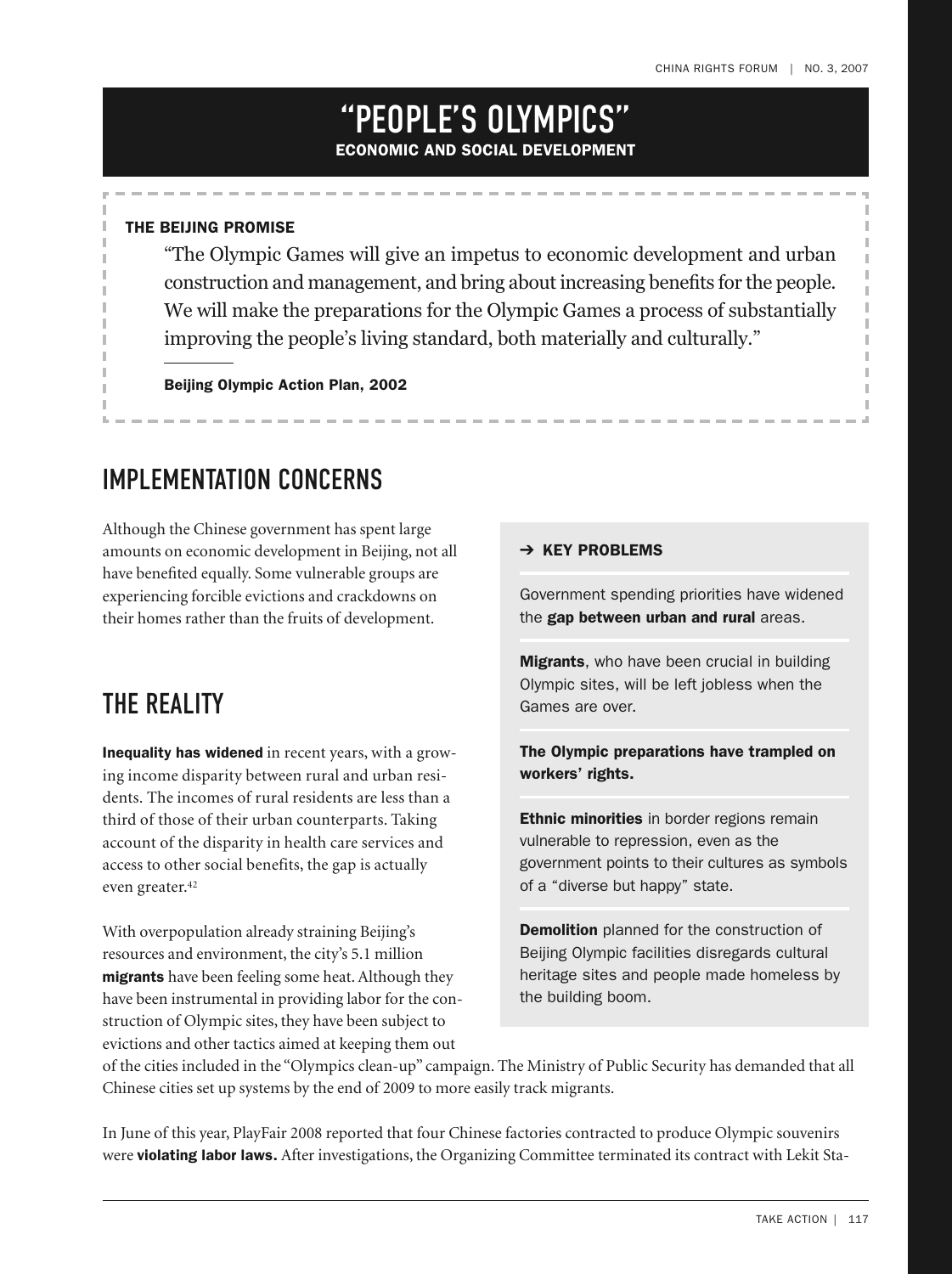tionery Company, Ltd., for employing underage laborers and paying its employees less than 50 percent of the legal minimum wage. <sup>43</sup> The committee said it was also dropping the three other companies named in the PlayFair 2008 report because of "overtime issues."

The "war on terror" continues to be used to justify repression of **Uyghurs, Tibetans** and **Mongols.** In Beijing, the commoditization of ethnic minorities is evident in their portrayal as pre-modern and exotic at the National Ethnic Minorities Park.

The number of **people displaced** by Olympics-related development in Beijing rose to 1.25 million in early 2007. Another 250,000 are expected to be displaced over the next year. 44

# THE PERILS OF PROTEST



#### **WANG SEN Anticipated release: 2011**

**Wang Sen,** a China Democracy Party (CDP) member based in Chengdu, was detained after criticizing the sale of tuberculosis medication at full price by a public health center that had received the medicine for free from the Red Cross in 2001.45 The previous year, Wang Sen and Hu Mingjun, another CDP member, had issued a statement supporting workers at the Dazhou Iron and Steel Factory in Sichuan Province, where more than 1,000 steel workers were protesting to demand unpaid back wages.46 On April 30, 2001, Wang Sen was arrested in Dachuan, along with Hu Mingjun. He was convicted of "incitement to subvert state power" and sentenced to 10 years' imprisonment on May 30, 2002. The Dazhou Intermediate People's Court ruled that the CDP was an "enemy organization."47 Wang Sen was diagnosed with severe diabetes in 2004 and has lost a great deal of weight; his wife reported that he was almost unrecognizable during a recent visit.



**HUANG XIRANG Anticipated release: 2012**

**LIN HANRU Anticipated release: 2010**

**HUANG XIJUN Anticipated release 2010**

**Huang Xirang, Lin Hanru** and **Huang Xijun,** residents of Dongzhou Village, Guangdong Province, led protests against the construction of a power plant in their village in December 2005. The event was widely covered by the international media when the People's Armed Police opened fire on the protesters, reportedly killing three civilians. Residents opposed construction on the grounds that compensation was inadequate and that the plant would block access to a lake they relied on for fishing and power generation. In May 2006, a court named Huang Xirang a ringleader of the protests and sentenced him to seven years. Lin Hanru and Huang Xijun received five-year sentences<sup>48</sup> for the illegal manufacture of explosives, illegal assembly and disturbing public order.49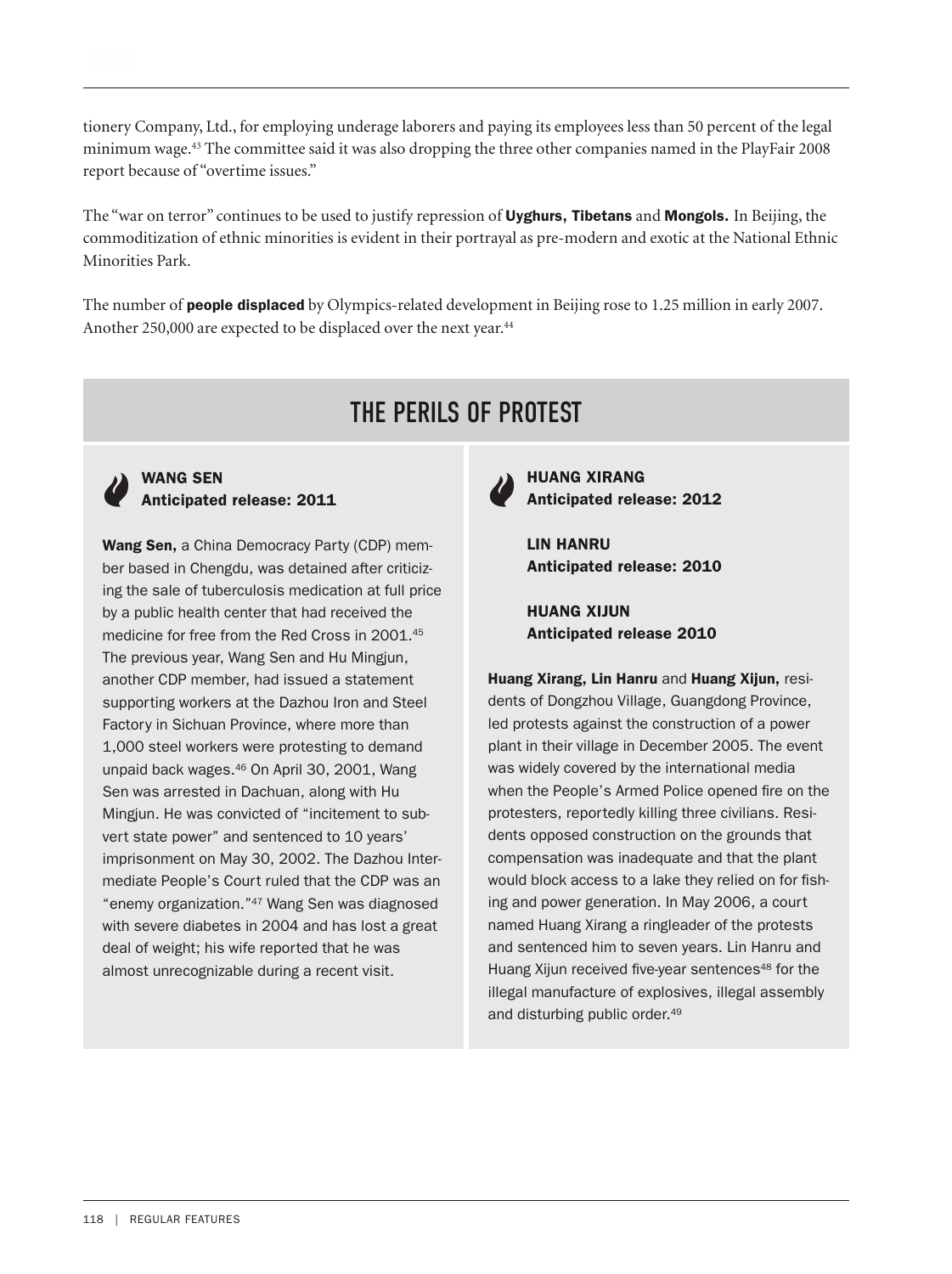### CRF TAKE ACTION **WHAT YOU CAN DO!**

### Are you planning to go to China in 2008?

- → Blog and document your experience! Send HRIC your photos and stories, or publicize human rights concerns through interactive Web and technology tools such as cell phones, PDAs, Flickr,YouTube and others. Send us your links!
- **→** Are you a writer or a journalist? Take advantage of the promised greater media access for foreign journalists and cover underreported human rights stories.You can also submit your essays to *China Rights Forum*!
- ➔ Experience Internet censorship in China firsthand and let us know what happened. Keep checking IR2008.org for the latest updates on HRIC's *Log on for access!* launch and how you can be part of the campaign.
- ➔ Read the Olympics Blacklist feature in this issue of CRF and find out if you are one of the 43 categories of people reportedly being targeted for investigation and screening by China's Ministry of Public Security. Be alert!

### Do you write, publish or blog?

- → Make the "People's Olympics" pledge mean something! Highlight the individuals featured in this Take Action, so that their stories are not lost.
- ➔ Link HRIC's banner supporting Chinese voices to your blog or Web site.

### Are you a member of a business or professional association?

- $\rightarrow$  Is there a corporate social responsibility or human rights committee in your association? Find out what they're doing about China!
- ➔ Contact HRIC to explore taking action on a case or issue.

### Find an International Olympic Committee member near you!

- $\rightarrow$  Ask the IOC member to push for the Beijing Host City contract to be made public, like other contracts. Releasing the contract,which spells out the legal, commercial and financial obligations of the IOC and host city,would make the management of the Olympics more transparent.
- ➔ Ask the IOC member to help make public the progress report on Beijing's preparations for the Games. This report has been completed, but remains secret.

### Do you live in a Sister City?

- $\rightarrow$  Find out if you live in a city with a relationship to Beijing or one of the other 2008 host cities.
- ➔ Write to your mayor or city government expressing your concern with the problems outlined above.
- ➔ Visit HRIC's Web site for more ideas, to learn how you can send these letters, and how you can send copies to the Beijing mayor and members of the BOCOG!

### Beyond 2008!

- ➔ Human rights obligations, promises and commitments do not have an expiration date! Chinese civil society must continue to flourish even after the closing of the Olympic Games.
- → In the lead-up to 2008 and after, all governments, UN bodies, foundations and other organizations that have technical assistance programs in China must assess their projects with relevant indicators and international standards.

**VISIT OUR WEB SITE FOR MORE DETAILS ON HOW TO "TAKE ACTION" AND FOR OTHER IDEAS ON HOW YOU CAN HELP!**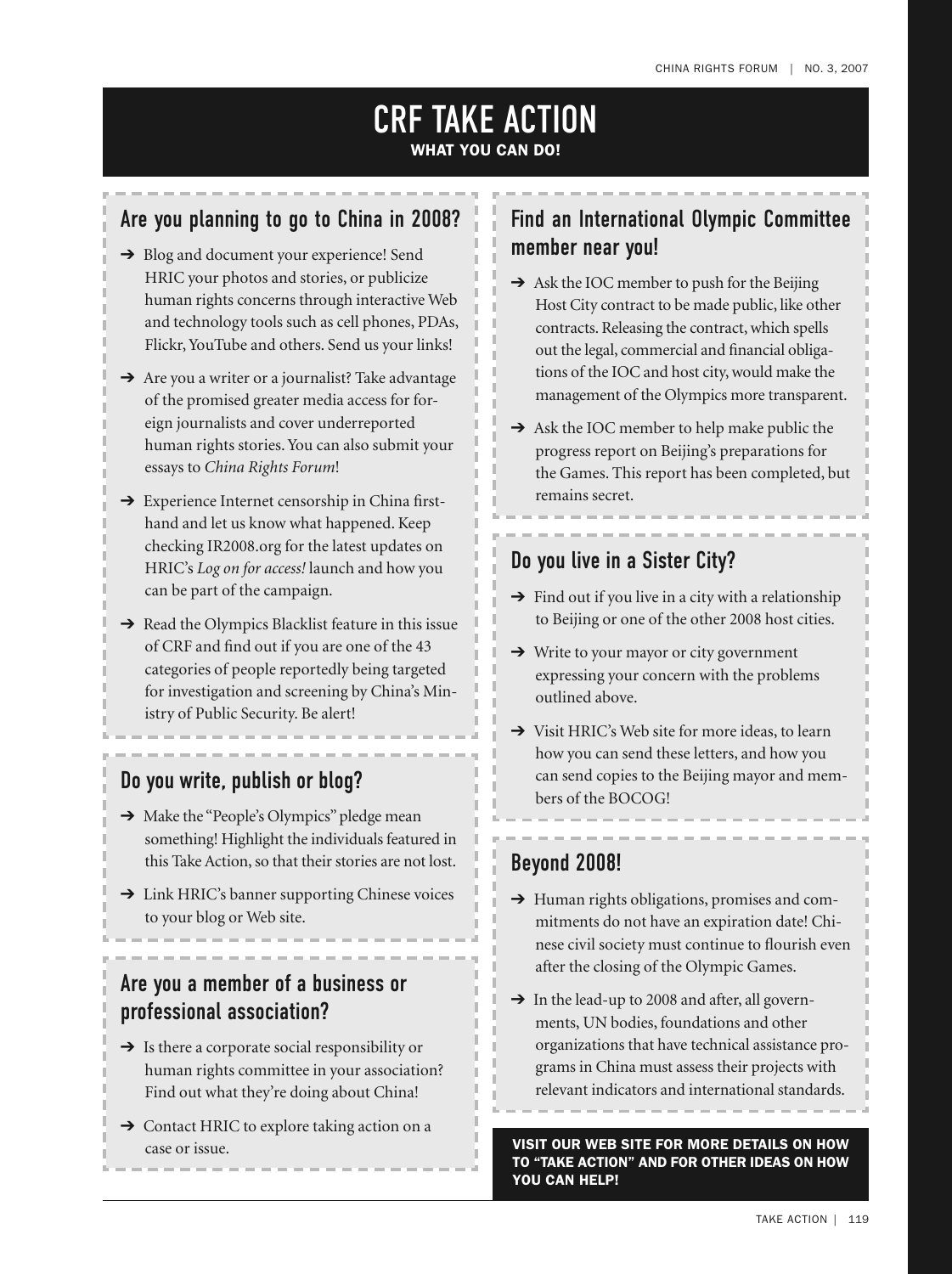#### **Notes**

- 1. Leta Hong Fincher, "Worldwatch Institute: 16 of World's 20 Most-Polluted Cities in China,"*Voice of America*, June 28, 2006, http://www.voanews.com/english/archive/2006- 06/2006-06-28-voa36.cfm?CFID=80136531&CFTO-KEN=47681177.
- 2. "Beijing smog raises health fears," BBC,August 17, 2007, http://news.bbc.co.uk/sport2/hi/other\_sports/6949483. stm.
- 3. Elizabeth C. Economy, "The Great Leap Backward?," *Foreign Affairs*, September/October 2007, http://www.foreign affairs.org/20070901faessay86503/elizabeth-c-economy/ the-great-leap-backward.html?mode=print.
- 4. Shi Jiangtao, "Green Crisis Wipes 10pc off GDP," *South China Morning Post*, June 6, 2006.
- 5. For additional information on China's environmental crisis, see Human Rights in China, "Trends Bulletin: China's Environment and Situation of Water," February 2007, http://www.hrichina.org/public/contents/32368.
- 5. According to a Chinese expert, Zhang Qingxiang, of the Environmental Studies Department at Shanghai's East China University of Science and Technology, cited in "China river town shuts down water supply,"Associated Press, November 30, 2005, http://www.theglobeandmail. com/servlet/story/RTGAM.20051130.wchina30/BNStory/ International/.
- 7. Jennifer L. Turner and Juli S. Kim, "China's Filthiest Export," *Foreign Policy In Focus*, February 7, 2007, http:// fpif.org/fpiftxt/3978.
- 8. Africa: Environmental Impact—More of the Same? Illegal-logging.info, December 14, 2006, http://www.illegallogging.info/item\_single.php?item=news&item\_id=1844 &approach\_id=1.
- 9. Robert Lee Hotz , "Huge Dust Plumes From China Cause Changes in Climate, *Wall Street Journal*, July 20, 2007; Page B1.
- 10. Benjamin Kang Lim, "China jails environment activist, cuts dissident's term,"Aug 11, 2007, http://sport.guardian. co.uk/breakingnews/feedstory/0,,-6842674,00.html.
- 11. Human Rights in China, "Sun Xiaodi Harassed, Faces Financial Hardship,"March 27, 2007, http://www.hrichina. org/public/contents/34797.
- 12. Beijing Organizing Committee for the Games of the XXIX Olympiad, "Beijing Olympic Action Plan,"March 2002, http://en.beijing2008.com/59/80/column2117180 59.shtml. Unless otherwise noted, all promises referenced throughout are drawn from this document.
- 13. "Chinese Military preparing for Beijing Olympic security," *People's Daily Online*, June 29, 2007, http://english. people.com.cn/90001/90776/6201549.html.
- 14. "[Zhuce renyuan xu yange zige shencha Beijing Aoyun jiang juqian keyi duiyuan], Sina.com, May 16, 2007, http://2008.sina.com.cn/dt/other/2007-05- 16/094912776.shtml.
- 15. See "OIympics Blacklist" elsewhere in this issue of *CRF*.
- 16. "Beijing Forms Helicopter Police for 2008 Olympic Games,says official," *People's Daily Online*, March 12, 2007, http://english.people.com.cn/200703/12/eng20070 312\_356603.html.
- 17. "Security products aimed at Olympics 2008—report from CIPATE, 2007 Beijing," *tdctrade.com*, June 19, 2007, http://gbcode.tdctrade.com/gb/www.tdctrade.com/imn/ 07061903/security006.htm.
- 18. "Security Measures Ready for Olympics,"*China Daily*, July 14, 2006. http://www.china.org/cn/english/sports/ 174694.htm.
- 19. "Security Measures Ready for Olympics,"*China Daily*, July 14, 2006. http://www.china.org/cn/english/sports/17 4694.htm.
- 20. "Tingzhong lun zhongguo jianli gongan xinxi ziyuanku," VOA News,April 21, 2006, available at http://www.voa news.com/chinese/m2006-04-21-voa66.cfm.
- 21. Article 300, Criminal Law of the People's Republic of China, revised on March 14, 1997. Reporters Without Borders (RSF), "Severe crackdown in defence of the State monopoly on information,"May 21, 2002, http://www. rsf.org/print.php3?id\_article=1386.
- 22. Students for a Free Tibet, Campaigns: "Tenzin Delek Rinpoche," http://www.studentsforafreetibet.org/article.php? id=458.
- 23. International Campaign for Tibet, Campaigns: "Tenzin Delek Rinpoche,"updated February 07, 2007, http://www. savetibet.org/campaigns/tdr/index.php.
- 24. International Campaign for Tibet, Campaigns: "Tenzin Delek Rinpoche,"updated February 07, 2007, http://www. savetibet.org/campaigns/tdr/index.php.
- 25. Freedom House, "Table of Global Press Freedom Rankings 2006," http://www.freedomhouse.org/template.cfm? page=271&year=2006.
- 26. Reporters Without Borders (RSF), Worldwide Press Freedom Index 2006 (Paris: RSF, 2006) Available: http://www. rsf.org/rubrique.php3?id\_rubrique=639.
- 27. Special Report 2006, "Internet fuels rise in number of jailed journalists."Committee to Protect Journalists http://www.cpj.org/Briefings/2006/imprisoned\_06/impri soned\_06.html.
- 28. Oliver August, "Olympic Greed: How crooked Chinese officials have cashed in on the 2008 games, U.S. News and World Report,August 19, 2007, http://www.usnews.com/ usnews/news/articles/070819/27china.htm.
- 29. All dollar amounts are in U.S. dollars.
- 30. "China's Olympic Marketing Drive,"*Al Jazeera*, June 7, 2007. http://english.aljazeera.net/NR/exeres/2B716C01- 93B7-4B74-96C4-698A91A90DB6.htm.
- 31. According to the PlayFair report, *No Medal for the Olympics on Labor Rights*. "Beijing Olympics Breaking Labor Rules: Study,"*Taipei Times*, June 11, 2007, http://